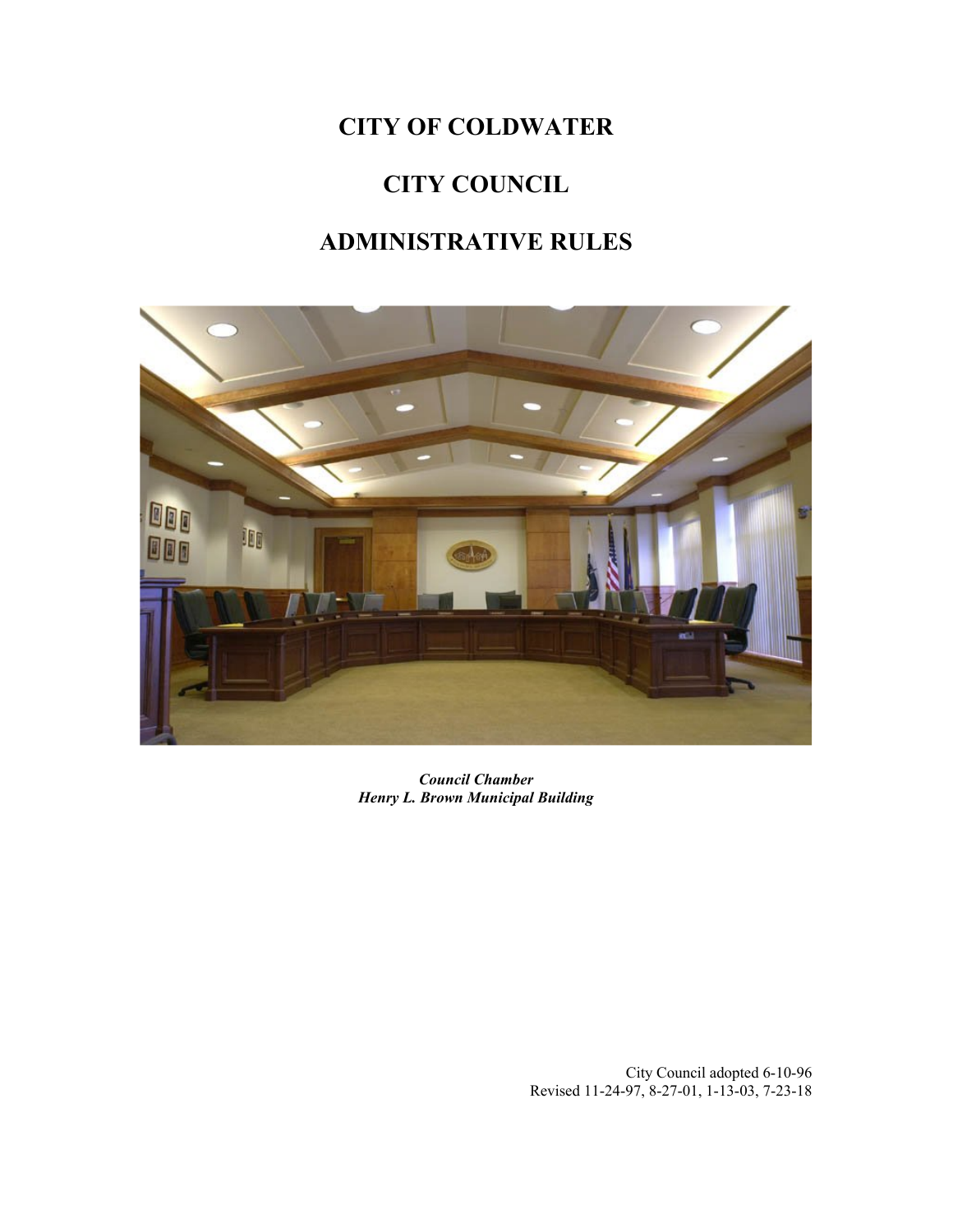## **Index**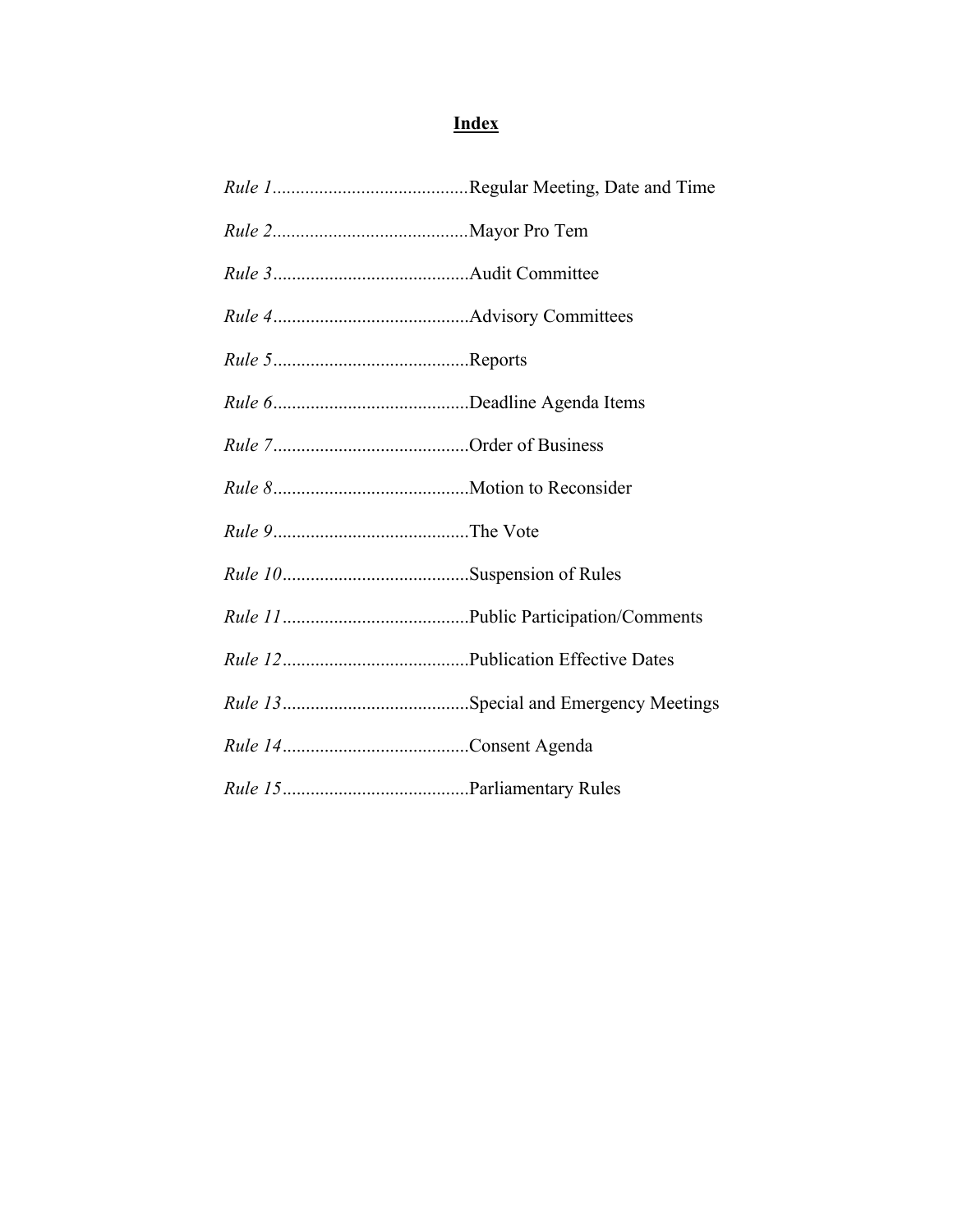### **CITY OF COLDWATER CITY COUNCIL ADMINISTRATIVE RULES**

As Authorized in Section 4.5(f) of the City Charter

#### **Rules of City Council**

*Rule 1.* The regular meeting of the City Council shall be held on the second and fourth Monday of each month at 5:30 p.m. or on alternate dates and times determined by a twothirds vote of the Council in accordance with the provisions of Section 4.5(a) of the City Charter and Act 267 of 1976, as amended, the Open Meetings Act.

*Rule 2.* The Council shall elect a Mayor Pro Tem on the Monday following the regular City election who shall preside over the meetingsin the absence of the Mayor in accordance with Sections 4.3 and 4.4 of the City Charter.

*Rule* 3. On or before the first meeting of the City Council after the adoption of these rules, the Mayor may appoint a committee consisting of three (3) members of the City Council to audit all bills and accounts against the City presented for payment and make recommendations thereon pursuant to the provisions of Section 4.5(g) of the City Charter.

*Rule* 4. Advisory committees, including members of the City Council and/or citizens, may be created from time to time for the purpose of studying and investigating specific problems of any department, function or interest of the City where there is no board created to make such studies or investigations. Each such committee shall conduct its investigation with the cooperation of the City Manager and his subordinates and submit its findings and recommendations to the Council within two years after its creation and shall then cease to exist unless the work of the committee is extended thereafter by the Council for a period not exceeding one year.

*Rule 5.* Reports of the City Manager, Department Heads and any committees shall be in writing, signed by the person or persons making the same.

*Rule 6.* All items to be presented on the formal agenda must be received by the City Clerk or City Manager before 12:00 noon on Thursday before the designated City Council meeting. The Mayor, City Manager or City Clerk may add an item beyond this date and time, if necessary, to expedite City business.

*Rule* 7. The order of business at every legislative meeting of the Council shall be as follows:

- 1) Pledge of allegiance
- 2) Call of roll
- 3) Presentation of awards and recognition
- 4) Public comments
- 5) Recess for informal meeting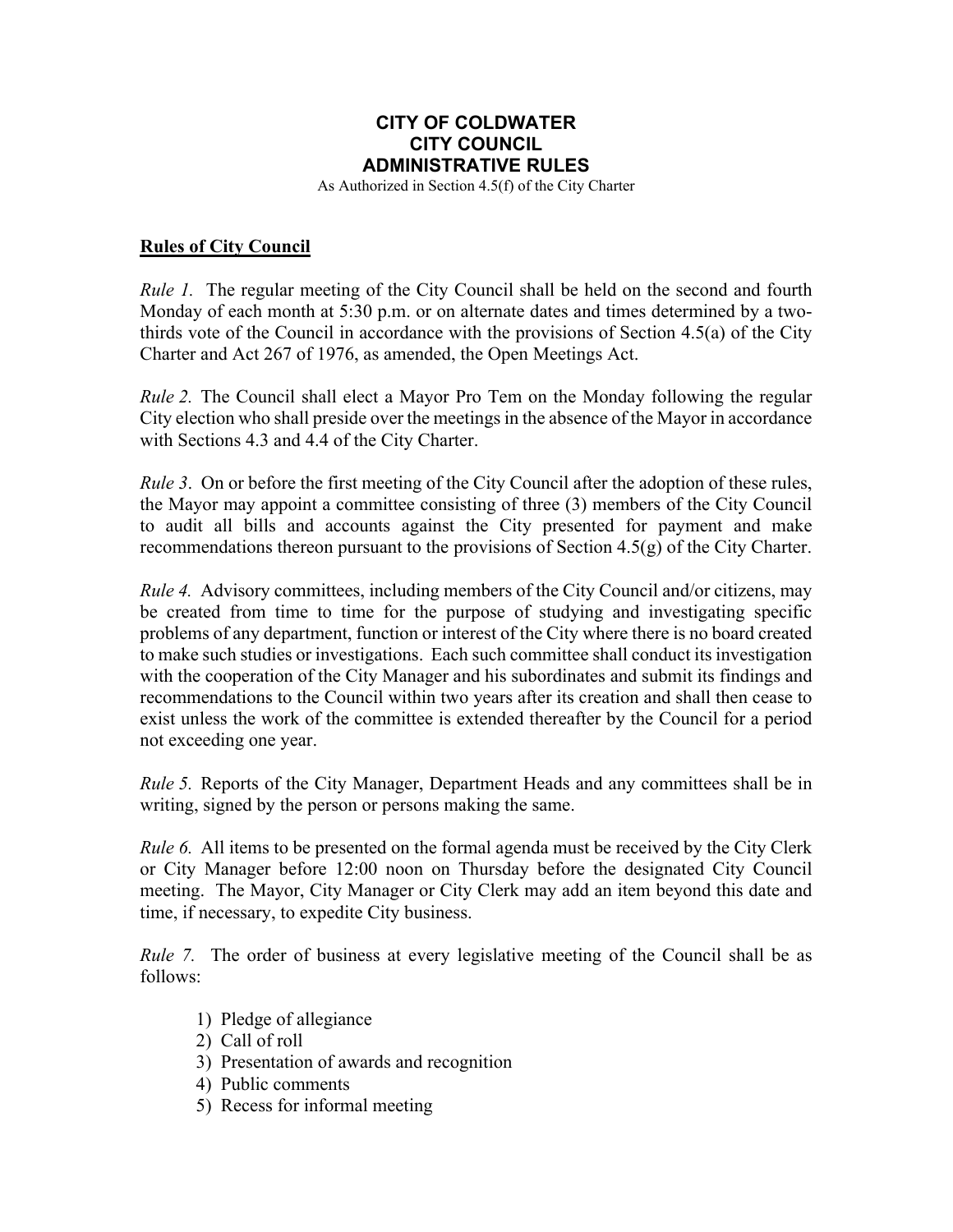- 6) Consent agenda
- 7) Approval/acceptance of minutes
- 8) Acceptance of departmental reports
- 9) Bills and accounts
- 10) Public hearing
- 11) Items from the public
- 12) Items from City officials
- 13) Public comments
- 14) Closed session/executive session
- 15) Unfinished business or items coming from informal meeting
- 16) New business/communications
- 17) Adjournment

*Rule* 8. A motion to reconsider may be made at the same or next succeeding meeting and its procedure shall be governed by Robert's Rules of Order Newly Revised.

*Rule 9*. All actions of the City Council shall be taken by a voice vote except for the following which shall be taken by a roll call vote:

- a) If the Mayor or a Councilmember requests a roll call vote.
- b) If the City Charter, state statute, or local ordinance require a roll call vote.

*Rule* 10. These rules may be suspended or amended by a vote of six (6) members of the Council.

- *Rule 11.* Public Participation.
	- a) For the purpose of public participation during public hearings or public comments, every speaker, prior to the beginning the meeting, is requested but not required to provide the Clerk with his or her name, address and subject to be discussed in writing on a form provided by the Clerk (*Addendum A*). Each speaker shall be allowed to speak for no more than five (5) minutes at the beginning of each meeting (during the first public comments portion of the meeting) and for an additional five (5) minutes at the end of each meeting (during the second public comments portion of the meeting)) except that a speaker's time may be extended for an additional two (2) minutes by a twothirds vote of the Council.
	- b) The City Clerk shall act as official timekeeper for the Council for purposes of this rule and for other purposes.

*Rule 12.* Resolutions, motions or orders of the Council shall take effect or become operative upon passage unless otherwise specified by Council. Ordinances shall not take effect or become operative until at least 21 days following passage and publication thereof in accordance with Section 5.4, Publication of Ordinances, of the City Charter.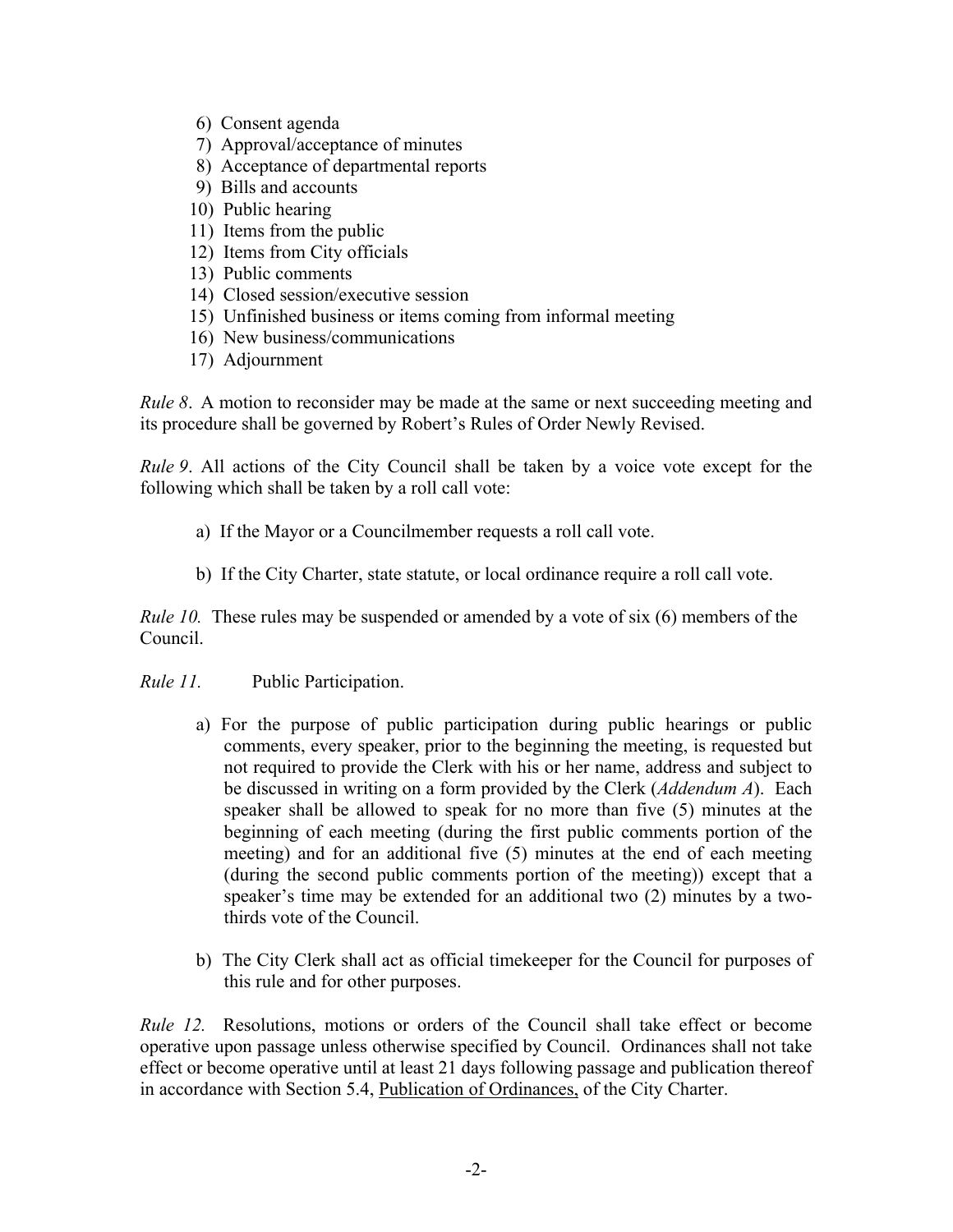*Rule 13.* Special meetings may be called by the Clerk on the written request of the Mayor, City Manager, or any two members of the Council on at least eighteen (18) hours notice to each member of the Council. Such notice shall state the time and purpose of such meeting and shall be delivered to each member of the Council or left at his place of residence or business by the Clerk or by someone designated by him. No business shall be transacted at any special meeting of the Council except that stated in the notice of the meeting. Nothing in this rule shall prevent the City Council from meeting in emergency session in the event of a severe and imminent threat to the health, safety and welfare of the public when two-thirds of the members serving on the Council decide that delay would be detrimental to efforts to lessen or respond to the threat.

*Rule* 14. The Mayor, a member of the City Council or the public may request that an item be removed from the Consent Agenda to be acted upon separately as such item appears in order on the Agenda. Items remaining on the Consent Agenda shall be approved, adopted, accepted, referred, etc. by motion of the City Council and a voice vote. Those items so approved under the heading Consent Agenda will appear in the City Council minutes in their proper form, i.e. resolution accepting grant deed or easement, approval or reports of departments or committees and related items.

*Rule* 15. Subject to the foregoing rules, the proceedings of the City Council shall be governed by the parliamentary rules contained in the current edition of Robert's Rules of Order Newly Revised, with the exception that all agenda items may be discussed by the Council and the public prior to a motion or second being declared.

\council\Administrative Rules.doc